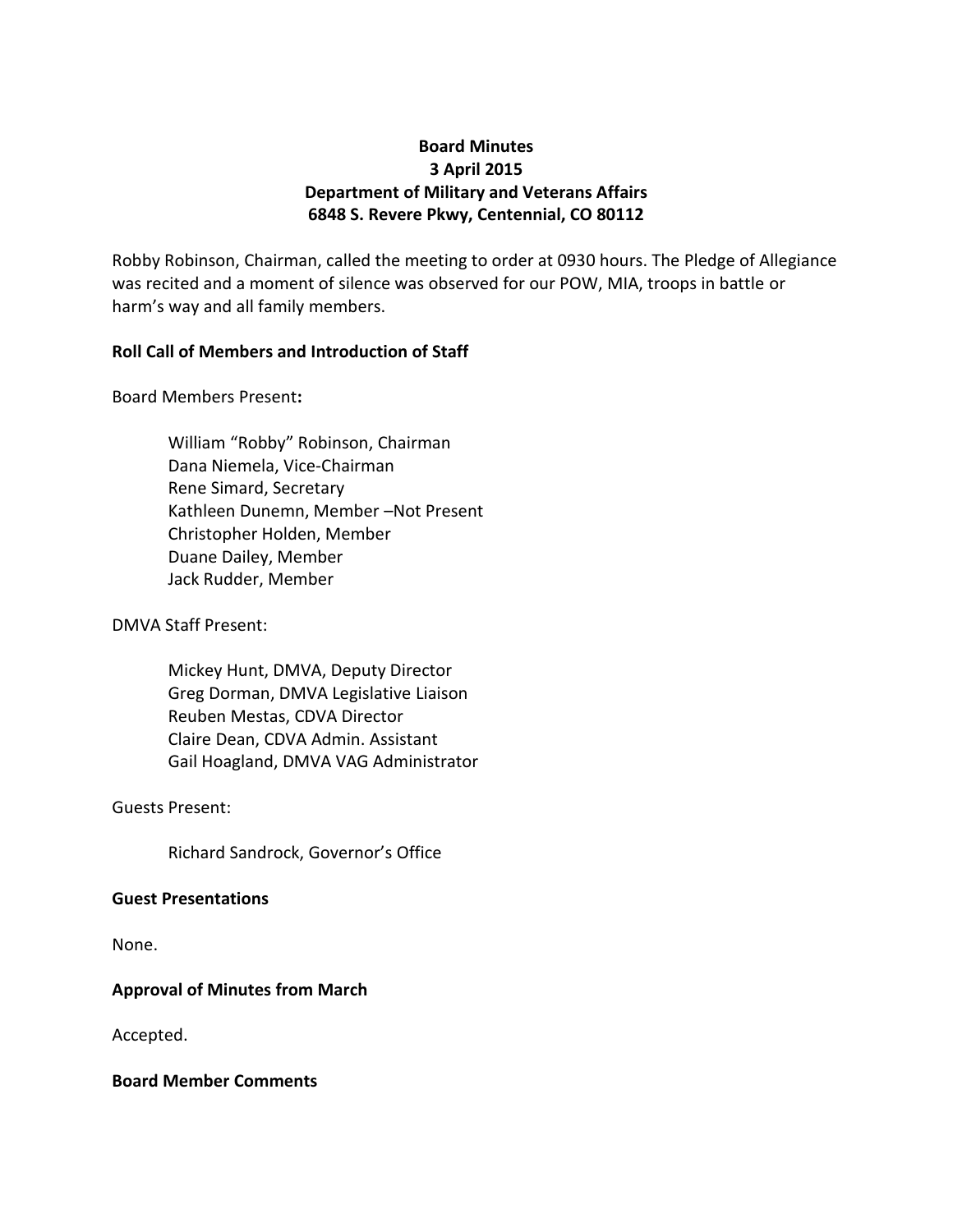Dana Niemela: Visited Lockheed Martin with Richard Sandrock. Black Fox, located in Longmont, provides electronics manufacturing training and is considered a pipeline to Lockheed Martin. The Workforce Investment Act Fund or the GI Bill will cover training costs. These opportunities are through area Workforce Centers. Veterans who complete the training will have the opportunity for a lucrative career at Lockheed Martin, including on the job training leading to a NASA certification, and will be provided livable wages. We are looking at ways to provide housing and transportation for those who are either homeless or do not live in the Longmont area. Both Dana and Richard will be meeting with Richard Toya and the HR Director of Lockheed to discuss setting up similar training programs in El Paso County.

Robby Robinson: Since there are no guest presentations, Mr. Robinson would like to use the time to discuss the grants. Twenty-eight requests have been submitted.

Richard Sandrock: Next Tuesday Mr. Sandrock will be speaking to the Board of the Western Dairy Association in Phoenix, Arizona. Later that week, he will be at the Space Symposium in Colorado Springs to introduce the idea of hiring veterans. Veteran-owned Red Lake Brewery in Colorado Springs has had great success in uniting veterans from many different eras and walks of life. They will be teaming up with other veteran-owned microbreweries nationwide to increase distribution.

*Mr. Robinson was intrigued by the diversity that Mr. Sandrock mentioned. It is something that many organizations like the American Legion and VFW have been having difficulty in bringing in a diverse group of veterans.* Team Red, White and Blue holds many socials there, but most of the customers are word of mouth. Colorado Department of Labor and Employment is working on a pilot program with Marriot Hotels to give veterans extra points through a workforce center, allowing veterans to stay at the hotel for free while attending job interviews. The Governor's office will try to work out a similar program with Southwest Airlines. The annual Pedal the Plains, an agricultural bike tour through the eastern plains and Colorado farming communities, is expecting nearly 1,500 riders this year. A State-wide multi-day Clergy Counsel to address mental health and suicide will be held in Denver this summer. *A brief discussion ensued about the VA hospital.*

Mickey Hunt: TAG is currently visiting Jordan and Romania and will be in South Korea next week. General Edwards, Mickey and Greg Dorman will travel to Washington, D.C. to speak with CODEL. Colorado Serves has been invited to the San Luis Valley Veterans Coalition on May 6. On May 12, Mickey will be attending a week-long Welcome Home Montrose event, which will host a white water rafting trip with several patients from Walter Reed. Last week Mickey toured the Pikes Peak Workforce Center in Colorado Springs and was impressed with the program. A Veterans Breakfast will be held at the Wings over the Rockies on April 18. May 23 is the  $2^{nd}$  anniversary of the Freedom Memorial in Aurora. On the second of May, Mickey will be in Walsenburg for the unveiling of a new temporary housing facility for family members of veterans staying at either the hospital or the Walsenburg Nursing Home. The facility was constructed by disadvantaged youth.

*A brief discussion followed with regards to the Board meetings being open to the public and guest presenters lobbying for grant money.*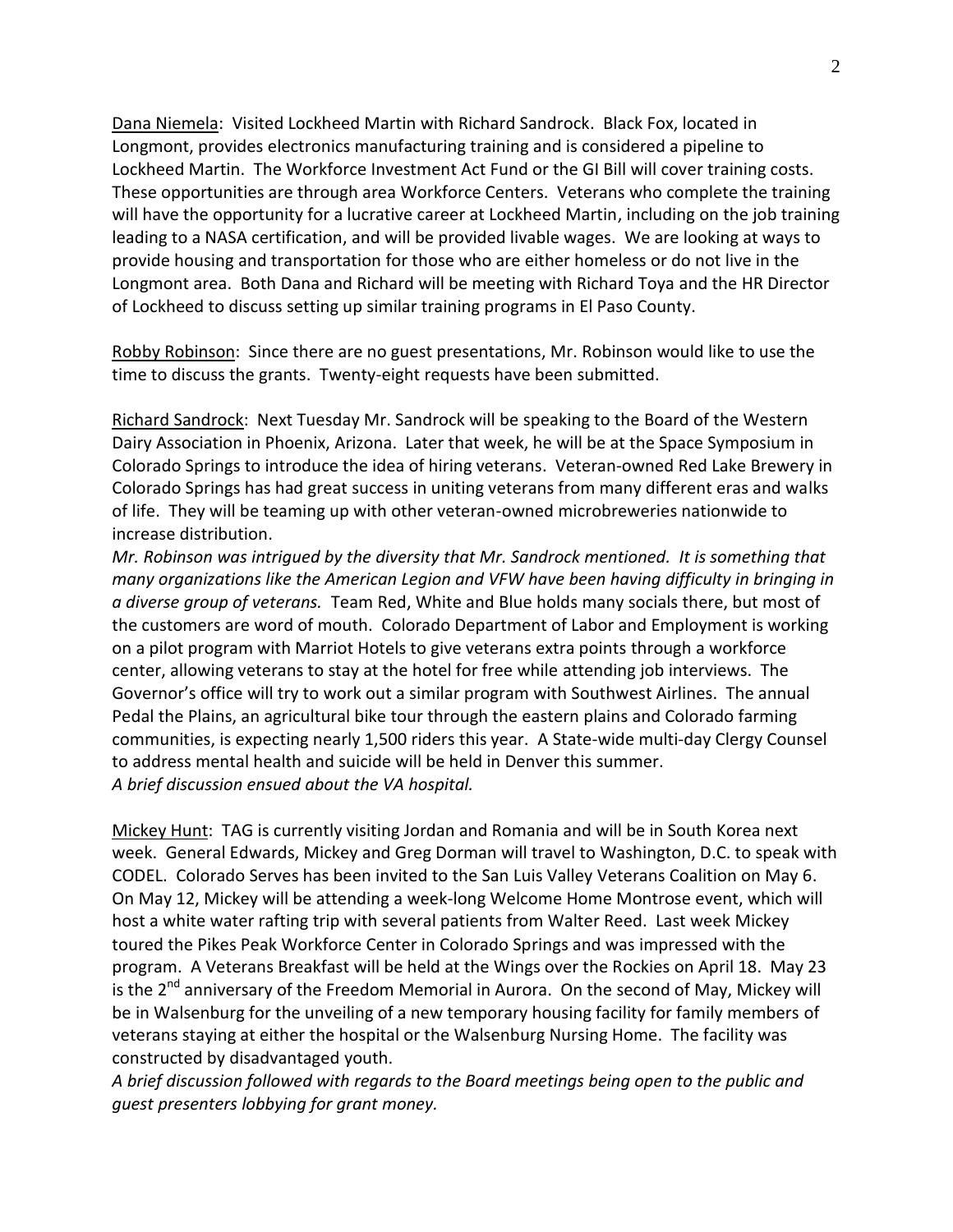The F-16s are currently in South Korea and Chinook Helicopters going to Kuwait. This summer the State-owned vacant armory in Grand Junction will be proposed for a future Veteran One-Stop. If approved, a State Service Officer and building maintenance person will need to be hired for the location. The State-owned Las Animas Armory could eventually be turned into a Veteran One-Stop.

Greg Dorman: The Grand Junction Armory was appraised at \$750,000. House Bill 1315 was recently introduced to raise the State reimbursement funds to Counties and meet minimum wage. If passed, Counties will not have to match those funds dollar for dollar. The General Assembly currently sets the rate, but if the bill is passed, the Division will set the rate. Ben Mestas, UVC and CCI testified before the house last week. The long bill has moved from the Senate and will be presented to the House in the coming weeks. Military Family Relief Fund Bill 1052 has been signed by the Governor. House Bill 15-1114, which talks about the indefinite detention of US citizens, did not pass.

*A brief discussion followed about the GI Bill and in-state tuition.*

Ben Mestas: Cemetery construction is ahead of schedule. There are concerns about the upper pond liner being able to hold up. Two new Service Officers have started work on their caseloads. Ben recommended Duane Daily as the Board Representative and Reviewer for the annual training conference. Mr. Dailey graciously accepted.

Gail Hoagland: Due to staffing issues in the accounting department, many of the grantees have been slow to get paid. Some will not fully expend their award this fiscal year. The money will roll over to next year's trust fund. Veterans Assistance Grant Committee members Ben, Gail, Dana and Duane met to plan for next year's expenditures. Gail visited the Crawford House in Colorado Springs. The nonprofit provides transitional housing and offers rehabilitation. Most importantly, it trains veterans to become peers. We did a budget adjustment to their contract to allow the training program and hope to use them as a model elsewhere.

Robby Robinson, on behalf of Kathleen Dunemn: Everything is running smoothly at the State Veterans Community Living Centers.

Robby Robinson, Dana Niemela, Ben Mestas, Duane Dailey and Gail Hoagland: This year Board members will grade each trust fund applicant with an objective scoring tool prior to discussion and consensus. The applications will be sent electronically to Board members to grade next week. Focus should be on both the narrative and the budget. Any great variances will be discussed at the May Board meeting. Partial funding can and will be awarded. Board members should contact Gail with their grades and recommendations in the next couple of weeks. *Discussion followed as to veteran population served by county. Gail will include that information along with the applications.*

After conducting a couple of webinars about the grant application process, more realistic requests and budgets have been turned in. Grading consistency was stressed. Understanding geographical areas and hospital migration routes are also important. Dana added that it would be wise to review all the applications and then score them. Gail would be willing to bring hard